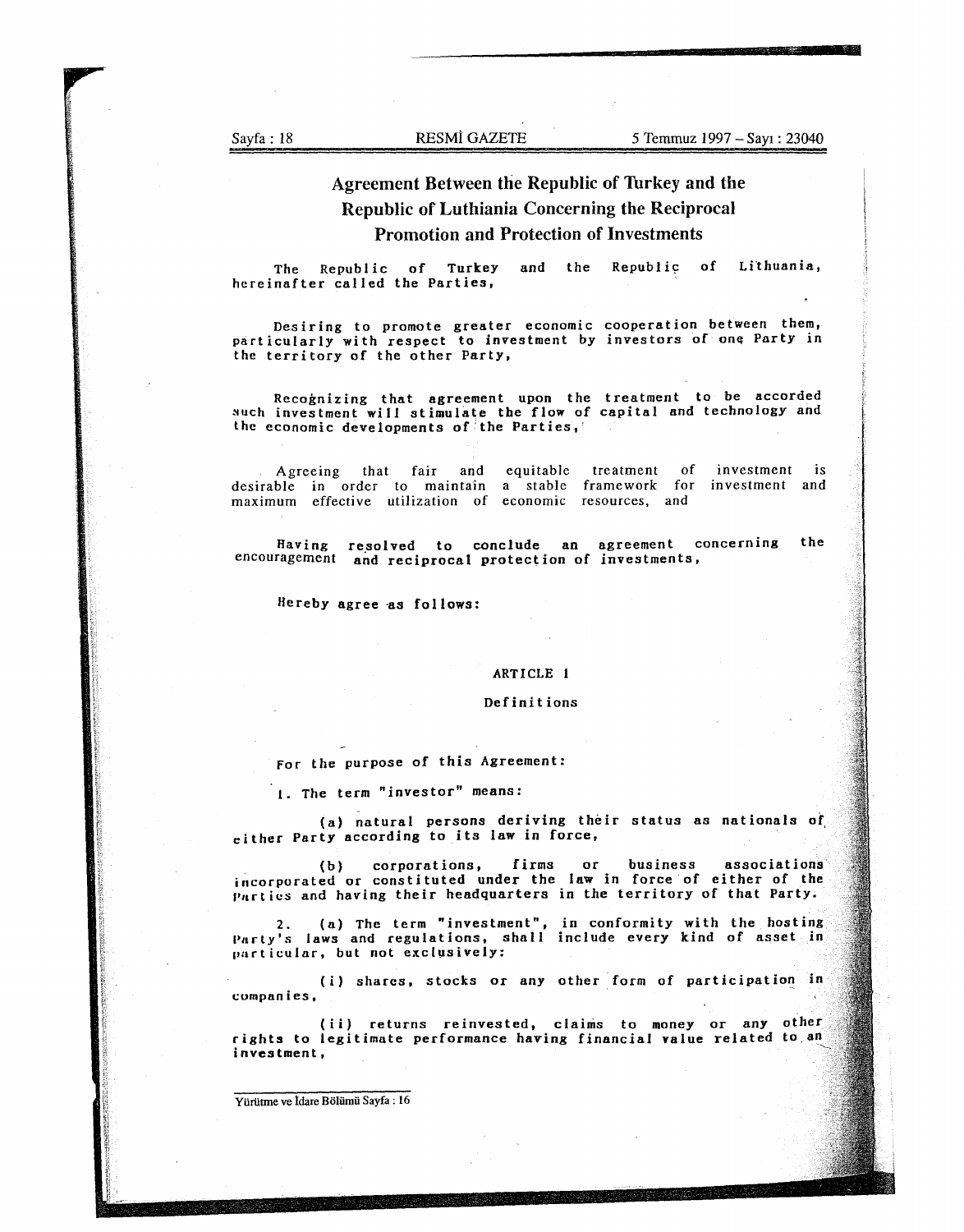<sup>~</sup>5 Temmuz 1997 - SaYl : 23040

:z

# RESMİ GAZETE Sayfa: 19

(iii) movable and immovable property, as well as any other rights in rem such as mortgages, liens, pledges and any other similar rights,

(iv) copyrights, industrial and intellectual property rights such as patents, licenses, industrial designs, technical<br>processes, as well as trademarks, goodwill, know-how and other processes, as well as trademarks, - goodwill, know-how and other similar rights,

 $(v)$  business concessions conferred by law or by contract, including concessions to search for, cultivate, extract or exploit natural resources on the territory of each Party as defined hereafter.

l. The term "returns" means the and a the term "returns" means the amounts<br>investment and includes in particular, though profit, interest and dividends. though yielded by an not exclusivelY,

### 4. The term "territory" includes:

(a) in respect of the Republic of Turkey - the land boundaries, maritime areas and the continental shelf delimited by mutual agreement between the parties concerned over which the Republic of Turkey has sovereign rights or jurisdiction in accordance with international law;

 $(b)$  in respect of the Republic of Lithuania  $-$  the territory, maritime and sea-bed areas, within which the Republic of Lithuania in accordance with its laws and regulations as well as international law, may exercise its jurisdiction and sovereign rights,

5, The term "associated activities", in conformity with the hosting Party's laws and regulations, shall include the organization, control, operation, maintenance and disposition of companies, operation, maintenance and disposition branches, agencies, offices, factories or other facilities, for the conduct of business; the making, performance and enforcement of contracts; the acquisition, use, protection and disposition of property of all kinds, including intellectual and industrial property rights; and the borrowing of funds, the purchase and issuance of equity shares, and the purchase of foreign exchange for imports.

### 'ARTICLE II

### Promotion and Protection of Investments

1. Each Party shall permit in its territory investments, and activities associated therewith, on a basis no less favorable than that accorded in similar situations to investments of investors of any third country, within the framework of its laws and regulations.

2. Each Party shall accord to these established, treatment no less favorable than similar situations to investments of its investors or to investments of investors of any third country. whichever is the most favorable. investments, once that accorded in

3. Subject to the laws and regulations of the Parties relating to the entry, sojourn and employment of aliens: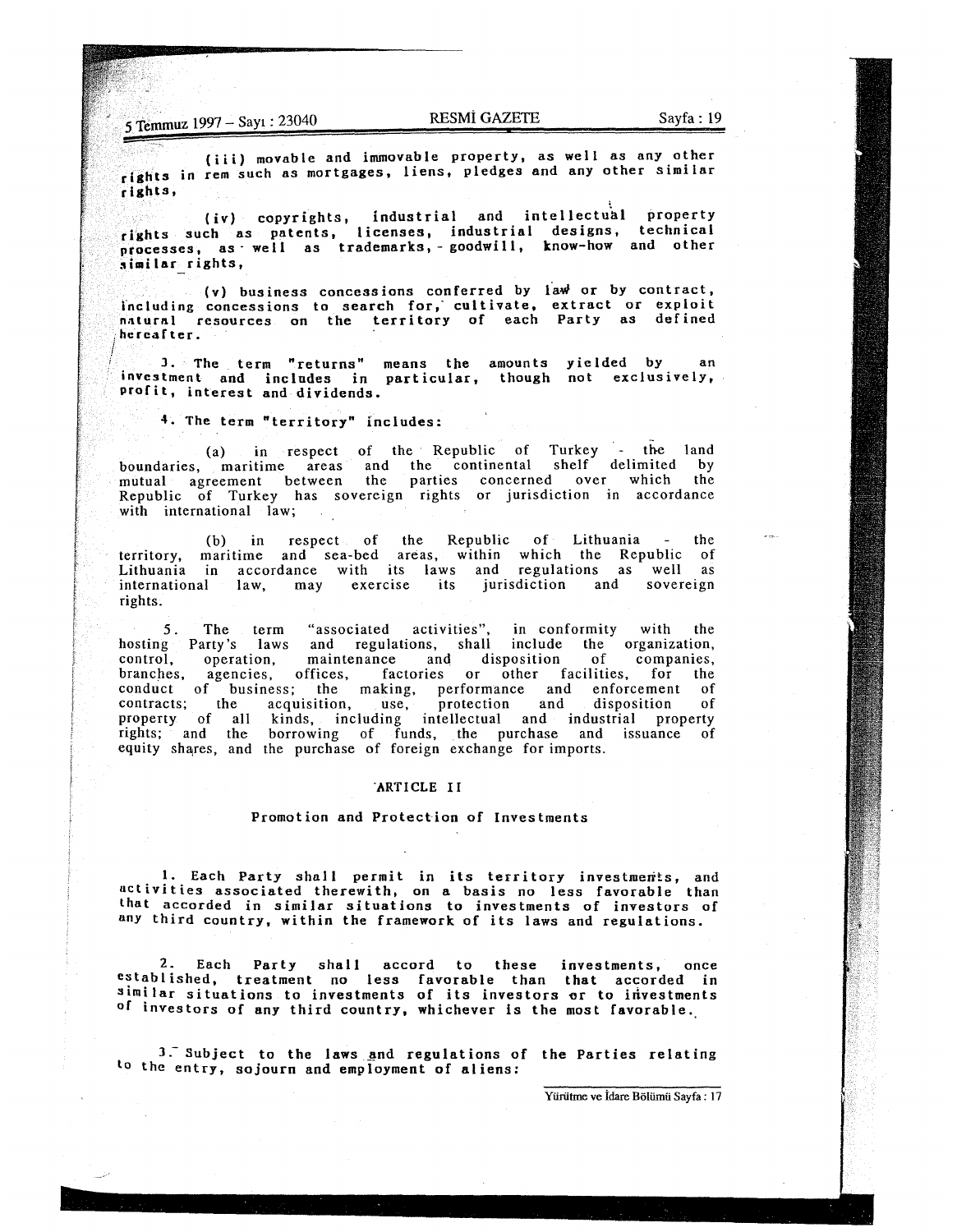(a) nationals of either Party shall be permitted to enter and remain in the territory of the other Party for purposes of establishing, developing, administering or advising on the operation developing, administering or advising on the operation of an investment to which they, or an investor of the first Party that employs them, have committed or are in the process of committing a substantial amount of capital or other resources,

(b) companies which are legally and regulations in force of one Party, and investors of other Party, shall be permitted technical personnel of their choice, regardless constituted under the which are investments to engage managerial of nationality. laws of and

4. 4. the provisions of this Article shall have no effect in<br>relation to following agreements entered into force by either of the Parties: the provisions of this Article shall have no effect in

(a) relating to any existing or future customs unions<br>regional economic organizations or similar international agreements, (a) relating to any existing or

(b) relating wholly or mainly to taxation.

# ARTICLE III

### Expropriation and Compensation

l. Investments shall not be expropriated, nationalized or subject, directly or indirectly, to measures of similar effects except for a public purpose, in a non-discriminatory manner, upon payment of prompt, adequate and effective compensation, and in accordance with due process of law and the general principles of treatment provided for in Article 11 of this Agreement.

2. Compensat ion shall be equivalent to the real value of the ~xpropriated investment before the expropriatory action was taken or became known. Compensation shall be paid without delay and be freely transferable as described in paragraph 2 Article IV.

J. Investors of either Party whose investments suffer losses in the territory of the other Party owing to war, insurrection, civil. disturbance or other similar events shall be accorded by such other Purty treatment not less favorable than that accorded to its own investors or to investors of any third country, whichever is the most<br>favorable treatment, as regards any measures it adopts in relation to such losses.

### ARTICLE IV

### Repatriation and Transfer

1. Each Party shall permit in good faith all transfers related to an investment to be made freely and without unreasonable delay irrto and out of its territory. Such transfers include:

### (a) returns,

Yiiriitme ve idare Boliimii Sayfa : 18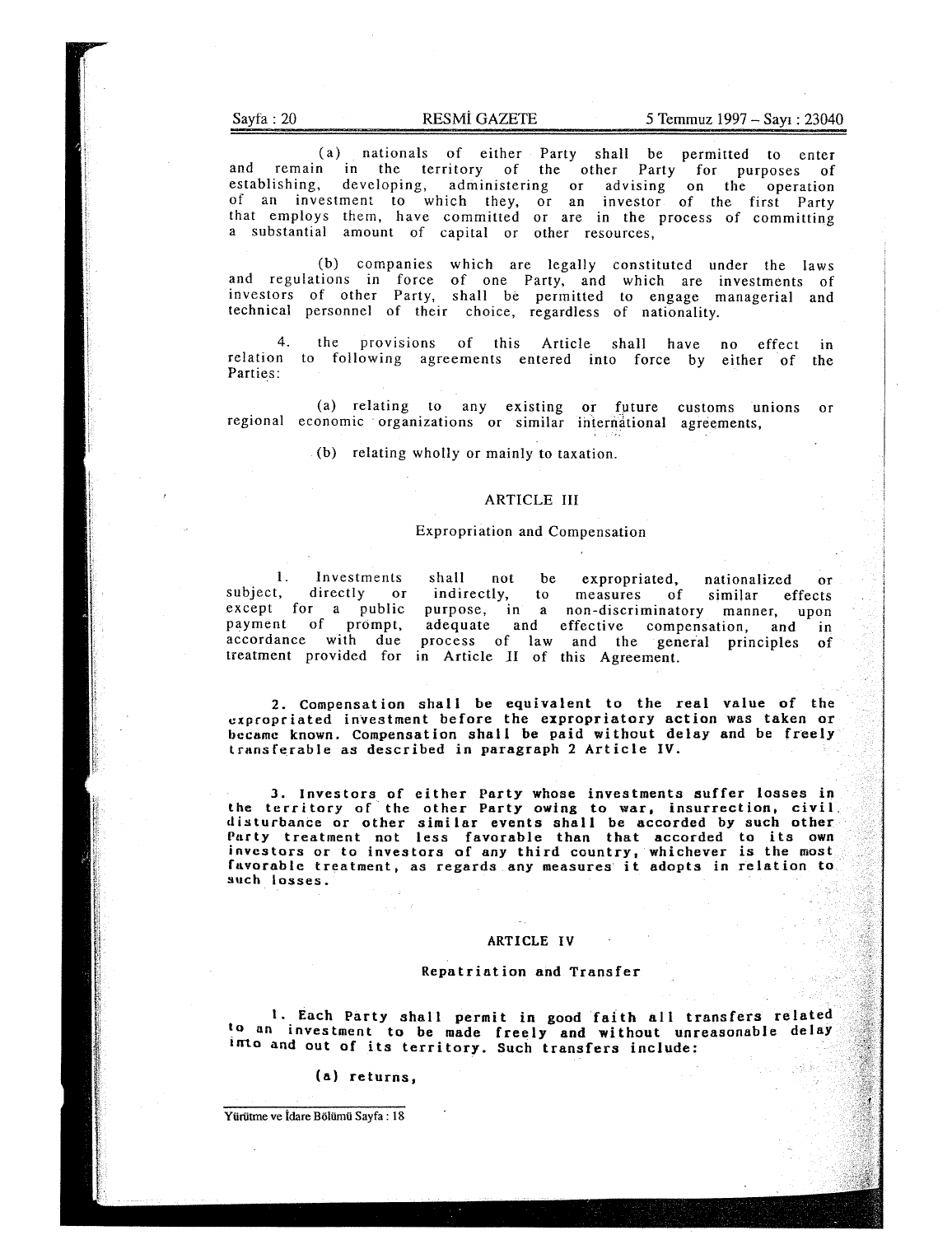5 Temmuz 1997 - Sayı : 23040 RESMİ GAZETE Sayfa : 21

(b) proceeds from the sale or liquidation of all or any pArt of an investment,

(c) compensation pursuant to Article III,

(d) reimbursements and interest payments deriving from loans in connection with investments.

(e) salaries. wages and other remunerations received by nationals of one Party who have obtained in the territory of other Party the corresponding investment. work permits relative to the the an

(f) payments arising from an investment dispute.

2. Transfers shall be made in the convertible currency in which the investment has been made or in any- convertible currency at the rate of exchange in force at the date of transfer, unless otherwise agreed by the investor and the hosting Party.

### ARTICLE V

### Subrogation

1. If the investment of· an investor of one Party is insured against non-commercial risks under a system established by law, any subrogation of the insurer which stems from the terms of the insurance agreement shall be recognized by the other Party.

2. The insurer shall not be entitled to exercise any rights other than the rights which the investor would have been entitled to exercise.

J. Disputes between a Party and an insurer shall be settled in accordance with the provisions of Article VII of this Agreement.

### ARTICLE VI

### Derogation

This agreement shall not derogate from:

procedures Party. (a) laws and regulations, administrative practices or or administrative or adjudicatory decisions of either

(b) international legal obligations, or

Contained in an investment agreement or an investment authorization, (c) obligations assumed by either Party, including those

that entitle investments or associated activities to more favorable than that accorded by this Agreement Situations. treatment in like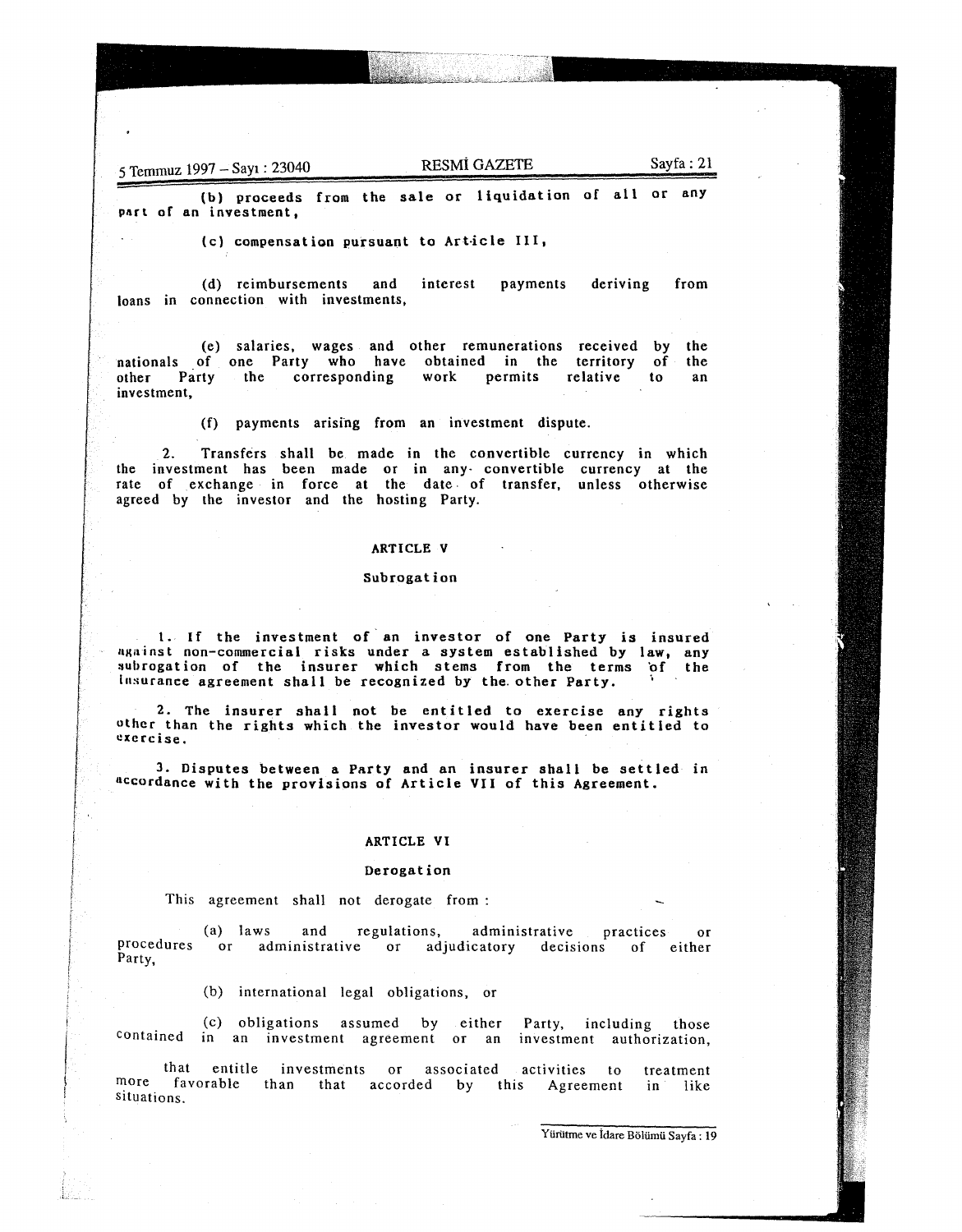## ARTICLE VII

# Settlement of Disputes Between One Party and Investors of the Other Party

I. Disputes between one of the Parties and one investor of the other Party, in connection with his investment, shall be notified in writing, including a detailed information, by the investor to the recipient Party of the investment. As far as possible, the investor and the concerned Party shall endeavour to settle these disputes by consultations and negotiations in good faith.

2. If these disputes cannot be settled in this way within six months following the date of the written notification mentioned in paragraph I, the dispute can be submitted, as the investor may choose, to:

(a) the International Center For Settlement of Investment nisputes (ICSID) set up by the "Convention on Settlement of Investment Disputes Between States and Nationals of other States";

(b) an ad hoc court of arbitration laid down under the Arbitration Rules of Procedure of the United Nations Commission for Inlernational Trade Law (UNCITRAL)i

(c) the Court of Arbitration of the Paris International Chnmber of Commerce;

(d) the courts of justice of the Party that is a party to the dispute. However, the investor who has brought the dispute before the said courts can only apply to one of the dispute settlement procedures under  $(a)$ ,  $(b)$  or  $(c)$  of this Article if a final award has not been rendered within one year.

J. The arbitration awards shall be final and binding for all parties in dispute. Each Party commits itself to execute the award according to its national law.

### ARTICLE VIII

# Settlement of Disputes Between the Parties

1. The Parties shall seek in good faith and a spirit of cooperation a rapid and equitable solution to any dispute between them concerning the interpretation or application of this Agreement. In this regard, the Patties agree to engage in direct and meaningful negotiations to arrive at such solutions. If the Parties cannot reach an agreement within six months after the beginning of dispute between themselves through the foregoing procedure, the dispute may be submitted, upon the request of either Party, to an arbitral tribunal of three members.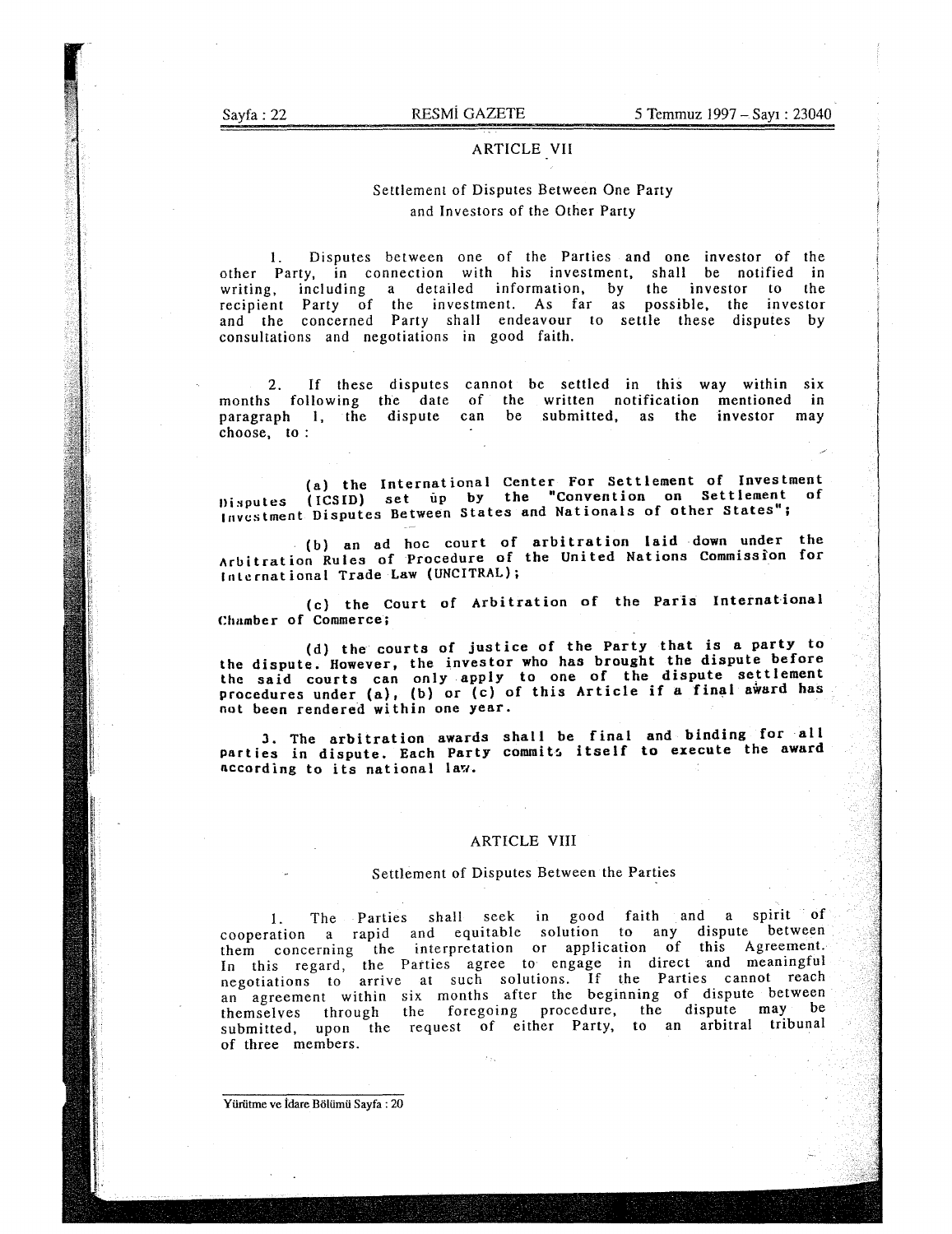5 Temmuz 1997 - Sayı : 23040 RESMİ GAZETE Sayfa : 23

'"

.~=.=-.~. ==.~-------------

2. Within two months of receipt of a request, each Party shall<br>appoint an arbitrator. The two arbitrators shall select a third arbitrator. The arbitrator as Chairman, who is a national of a third State. In the event either Party fails to appoint specified time, the other Party may request the President of the International Court of Justice to make the appointment. arbitrators shall an arbitrator within the

J. If both arbitrators cannot reach an agreement about the choice of the Chairman within two months after their appointment, the<br>Chairman shall be appointed upon the request of either Party by the  $Chairman$  shall be appointed upon the request of either Party by President of the International Court of Justice.

4. If, in the cases specified under paragraphs (2) and (3) of this Article, the President of the International Court of Justice is prevented from carrying out the said function or if he is a national of either Party, the appointment shall be made by the Vice-President. and if the Vice-President is prevented from carrying out the said function or if he is a national of either Party, the appointment  $anh 11$  be made by the most senior member of the Court who is not as national of either Party.

5. The tribunal shall have three months from· the date of the selection of the Chairmap to agree upon rules of procedure consistent with the other provisions of this Agreement. In the absence of such agreement, the tribunal shall request the President of the International Court of Justice to designate rules of procedure, taking into account generally recognized rules of international arbitral procedure.

6. Unless otherwise agreed, all submissions shall be made and all hearings shall be completed within eight months of the date of selection of the Chairman, and the tribunal shall render its decision within two months after the date of the final submissions or the date of the closing of the hearings, whichever is later. The arbitral tribunal shall reach its decisions, which shall be final and binding, by a majority of votes.

7. Expenses incurred by the Chairman, the other arbitrators, and other costs of the proceedings shall be paid for equally by the Parties. The tribunal may, however, at its discretion, decide that a higher proportion of the costs be paid by one of the Parties.

8. A dispute shall arbitration court under the provisions of this Article, if the same dispute has been brought<br>court and is still before not be submitted to an international before another international arbitration is still before the court. This will not impair the<br>in direct and meaningful negotiations between both engagement<br>Parties. meaningful negotiations between both